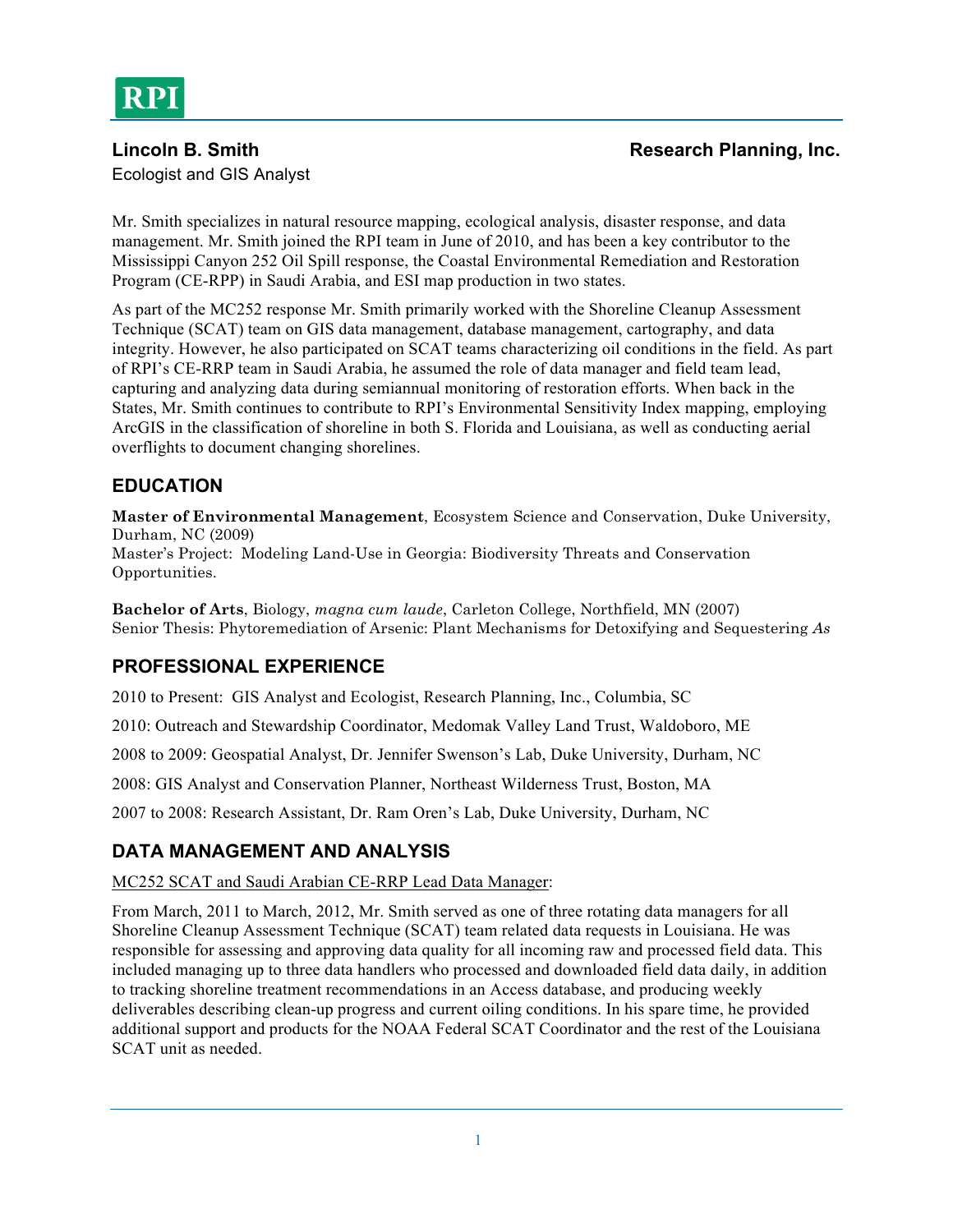# **RPI**

Starting in March 2012 and continuing through the present Mr. Smith has served as the primary data manager and analyst for a large-scale wetland restoration project along the Arabian Gulf, overseen by the UN Compensation Commission and the Saudi Arabian Presidency of Meteorology and Environment. During semiannual two month long field seasons he is responsible for the data integrity of all field data, and the maintenance of field data tools, including Trimble Yuma GPS units, cameras, and custom VBA software and Access databases. He has also provided analysis and data summarization for semiannual reports documenting the progress of restoration efforts and quantification of ecological response.

Before joining RPI, Mr. Smith had extensive training in data analysis and GIS while completing his Master's at Duke University. In addition to numerous classes, he gained hands-on experience working in Dr. Jennifer Swenson's lab. There he analyzed long-term spatial land cover data sets in Georgia, quantifying changes in land cover and carbon storage as a result of urban development. This work included managing and processing large datasets in ArcGIS and Erdas Imagine, and exporting them to test correlations and linear regression predictions using the R statistical package.

#### **COASTAL RESOURCE MAPPING AND SHORELINE CLASSIFICATION FOR OIL SPILL CONTINGENCY AND RESPONSE**

Environmental Sensitivity Index (ESI) Mapping and Shoreline Classification: Mr. Smith's involvement in oil spill contingency and response has come as a contributor to RPI's Environmental Sensitivity Indices (ESI) for S. Florida and Louisiana. For the S. Florida ESI he was trained for two separate tasks. The first was the capture of oblique aerial photography to document shoreline changes and habitat types along the coast with the aide of the coast guard reserve. These photos were subsequently processed and integrated with satellite imagery in order to classify coastal shorelines according to the sensitivity classes developed by RPI. As his second task, he was included as one of three GIS analysts responsible for classifying all shores contained in the S. Florida ESI.

For the Louisiana ESI he assumed the responsibility of organizing aerial photography missions in Louisiana with the USCG reserves over a five-day period. This was completed successfully in the winter of 2012. He also worked closely with multiple large datasets in ArcGIS to aide in the creation of polylines and polygons that would serve as the structure for mapping coastal habitats and shoreline morphology; this structure is necessary for ESI classification and integration with the biological databases created by RPI ecologists. He was the primary analyst categorizing shoreline habitat using oblique and satellite imagery.

## **FIELD DATA COLLECTION AND PROCESSING**

Mr. Smith has participated as one of two primary field leads during three field seasons in Saudi Arabia working on the Coastal Environmental Remediation and Restoration Program. His team was charged with collecting all spring and fall field data for a long-term monitoring program at over twenty distinct wetland and sand flat restoration sites along the Arabian Gulf. Data collection included assessments of flora and fauna abundances, extraction of benthic infauna and oil samples, and measurement of physical variables at remote sites under extreme temperatures and in difficult environments.

In addition to his duties as a data manager during the MC252 spill in Louisiana, Mr. Smith also served as a Federal representative for the National Oceanic and Atmospheric Administration on SCAT teams that assessed oiling conditions in marsh and beach habitats across the response area. This involved long days in the field taking detailed notes on oiling conditions and extents, as well as assisting in the preparation of official oiling reports and clean-up recommendations.